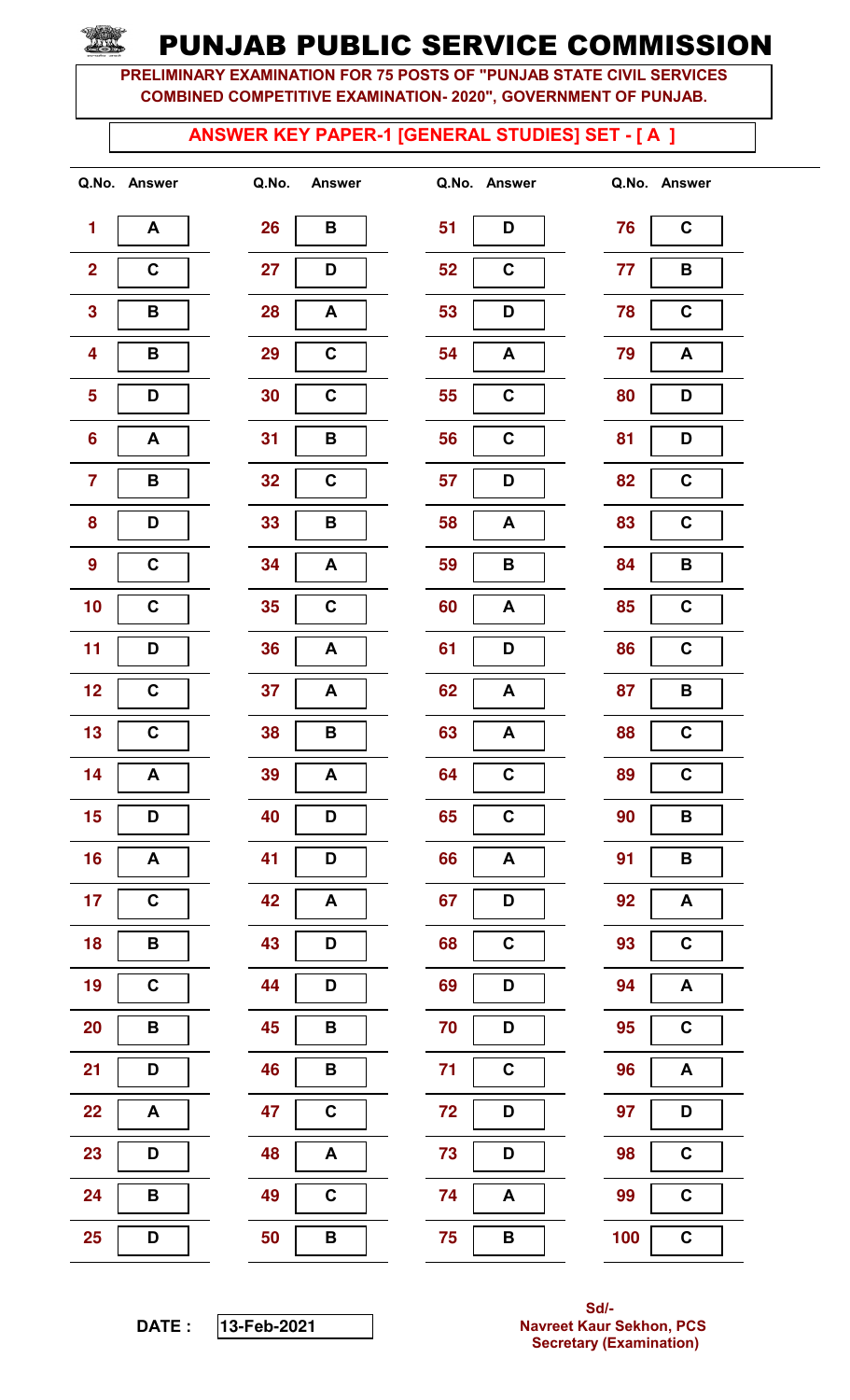PRELIMINARY EXAMINATION FOR 75 POSTS OF "PUNJAB STATE CIVIL SERVICES COMBINED COMPETITIVE EXAMINATION- 2020", GOVERNMENT OF PUNJAB.

#### ANSWER KEY PAPER-1 [GENERAL STUDIES] SET - [ B ]

| 1                       | Ć                       |
|-------------------------|-------------------------|
| $\overline{\mathbf{c}}$ | B                       |
| 3                       | C                       |
| 4                       | В                       |
| 5                       | D                       |
| 6                       | A                       |
| 7                       | D                       |
| 8                       | B                       |
| 9                       | D                       |
| 10                      | В                       |
| 11                      | D                       |
| 12                      | A                       |
| 13                      | C                       |
| 14                      | $\overline{\mathsf{c}}$ |
| 15                      | B                       |
| 16                      | C                       |
| 17                      | В                       |
| 18                      | A                       |
| 19                      | $\overline{\mathsf{c}}$ |
| 20                      | A                       |
| 21                      | A                       |
| 22                      | B                       |
| 23                      | A                       |
| 24                      | D                       |
| 25                      | D                       |

| Q.No. | <b>Answer</b>           |  |  |  |  |
|-------|-------------------------|--|--|--|--|
| 26    | A                       |  |  |  |  |
| 27    | D                       |  |  |  |  |
| 28    | D                       |  |  |  |  |
| 29    | В                       |  |  |  |  |
| 30    | В                       |  |  |  |  |
| 31    | C                       |  |  |  |  |
| 32    | A                       |  |  |  |  |
| 33    | C                       |  |  |  |  |
| 34    | B                       |  |  |  |  |
| 35    | D                       |  |  |  |  |
| 36    | $\overline{\mathbf{c}}$ |  |  |  |  |
| 37    | D                       |  |  |  |  |
| 38    | A                       |  |  |  |  |
|       |                         |  |  |  |  |
| 39    | C                       |  |  |  |  |
| 40    | C                       |  |  |  |  |
| 41    | D                       |  |  |  |  |
| 42    | A                       |  |  |  |  |
| 43    | в                       |  |  |  |  |
| 44    | A                       |  |  |  |  |
| 45    | D                       |  |  |  |  |
| 46    | A                       |  |  |  |  |
| 47    | A                       |  |  |  |  |
| 48    | C                       |  |  |  |  |
| 49    | C                       |  |  |  |  |

|                         | Q.No. Answer       | Q.No. | <b>Answer</b>             |    | Q.No. Answer     |     | Q.No. Answer              |
|-------------------------|--------------------|-------|---------------------------|----|------------------|-----|---------------------------|
| 1                       | $\mathbf C$        | 26    | A                         | 51 | D                | 76  | $\boldsymbol{A}$          |
| $\overline{\mathbf{2}}$ | В                  | 27    | D                         | 52 | C                | 77  | $\mathbf C$               |
| $\mathbf{3}$            | $\mathbf C$        | 28    | D                         | 53 | D                | 78  | A                         |
| $\overline{\mathbf{4}}$ | B                  | 29    | B                         | 54 | D                | 79  | $\mathbf C$               |
| $\overline{\mathbf{5}}$ | D                  | 30    | В                         | 55 | $\mathbf C$      | 80  | A                         |
| $6\phantom{a}$          | A                  | 31    | C                         | 56 | D                | 81  | D                         |
| $\overline{\mathbf{7}}$ | D                  | 32    | A                         | 57 | D                | 82  | $\mathbf C$               |
| 8                       | B                  | 33    | C                         | 58 | $\blacktriangle$ | 83  | $\mathbf C$               |
| $\boldsymbol{9}$        | D                  | 34    | В                         | 59 | B                | 84  | $\mathbf C$               |
| 10                      | B                  | 35    | D                         | 60 | $\mathbf C$      | 85  | $\boldsymbol{A}$          |
| 11                      | D                  | 36    | $\mathbf C$               | 61 | B                | 86  | $\mathbf C$               |
| 12                      | A                  | 37    | D                         | 62 | $\mathbf C$      | 87  | В                         |
| 13                      | $\mathbf c$        | 38    | A                         | 63 | A                | 88  | B                         |
| 14                      | $\mathbf C$        | 39    | $\mathbf C$               | 64 | D                | 89  | D                         |
| 15                      | $\pmb{\mathsf{B}}$ | 40    | $\mathbf C$               | 65 | D                | 90  | $\boldsymbol{\mathsf{A}}$ |
| 16                      | $\mathbf C$        | 41    | D                         | 66 | $\mathbf C$      | 91  | $\, {\bf B} \,$           |
| 17                      | B                  | 42    | $\boldsymbol{\mathsf{A}}$ | 67 | $\mathbf C$      | 92  | D                         |
| 18                      | A                  | 43    | B                         | 68 | B                | 93  | $\mathbf C$               |
| 19                      | $\mathbf C$        | 44    | $\boldsymbol{\mathsf{A}}$ | 69 | $\mathbf C$      | 94  | $\mathbf C$               |
| 20                      | A                  | 45    | D                         | 70 | $\mathbf C$      | 95  | D                         |
| 21                      | A                  | 46    | $\boldsymbol{A}$          | 71 | B                | 96  | $\mathbf C$               |
| 22                      | B                  | 47    | A                         | 72 | $\mathbf C$      | 97  | $\mathbf C$               |
| 23                      | A                  | 48    | $\mathbf C$               | 73 | $\mathbf C$      | 98  | $\blacktriangle$          |
| 24                      | D                  | 49    | $\mathbf C$               | 74 | B                | 99  | D                         |
| 25                      | D                  | 50    | $\boldsymbol{\mathsf{A}}$ | 75 | $\, {\bf B}$     | 100 | $\boldsymbol{\mathsf{A}}$ |

| 76  | A                       |
|-----|-------------------------|
| 77  | C                       |
| 78  | A                       |
| 79  | C                       |
|     |                         |
| 80  | A                       |
| 81  | D                       |
| 82  | C                       |
| 83  | C                       |
| 84  | C                       |
| 85  | A                       |
| 86  | C                       |
| 87  | В                       |
| 88  | В                       |
| 89  | D                       |
| ۹N  | l<br>Δ                  |
| 91  | B                       |
| 92  | D                       |
| 93  | C                       |
| 94  | C                       |
| 95  | D                       |
| 96  | $\overline{\mathbf{C}}$ |
| 97  | $\overline{\mathbf{C}}$ |
| 98  | A                       |
| 99  | D                       |
| 100 | A                       |

DATE : **13-**Feb**-2021**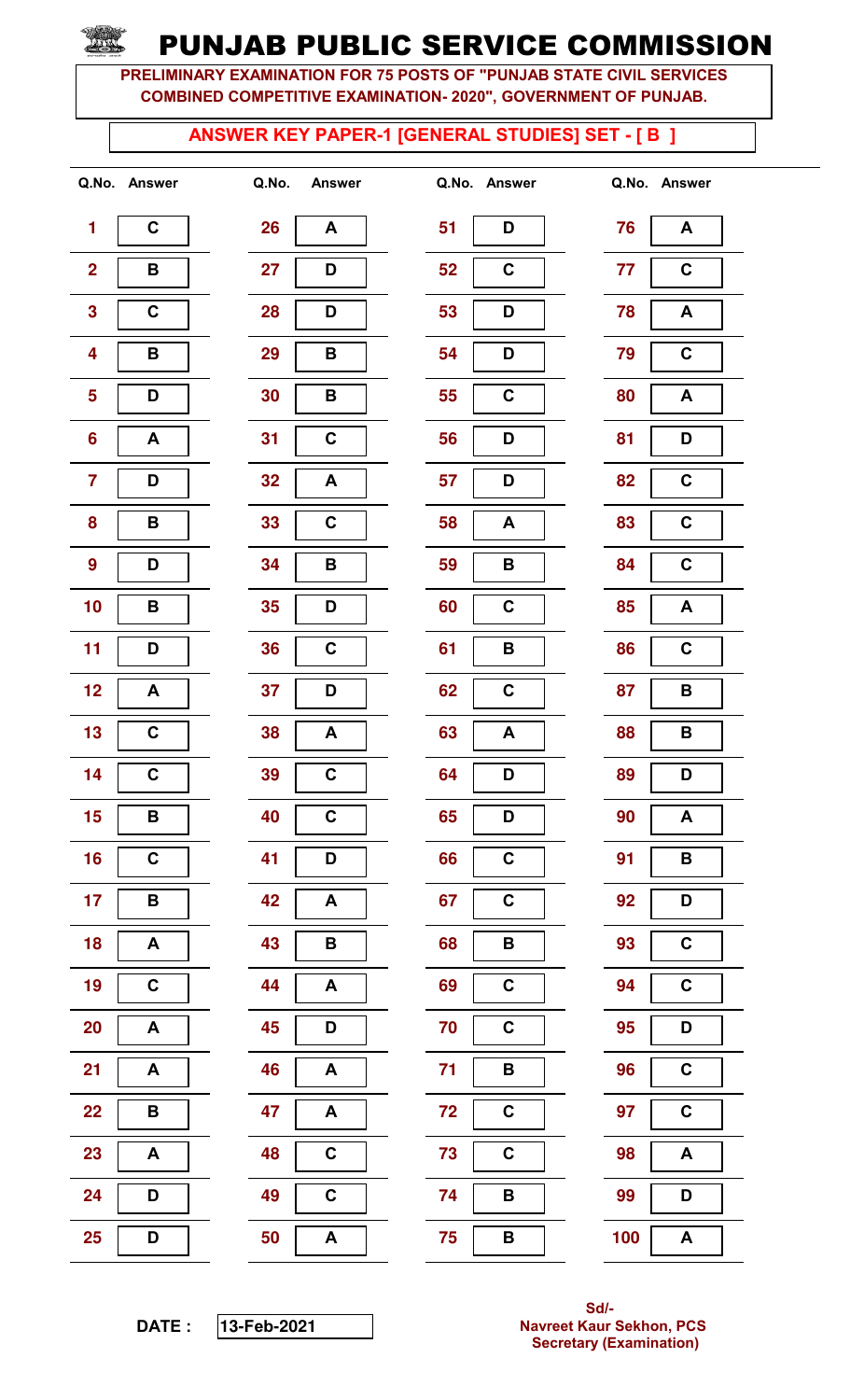PRELIMINARY EXAMINATION FOR 75 POSTS OF "PUNJAB STATE CIVIL SERVICES COMBINED COMPETITIVE EXAMINATION- 2020", GOVERNMENT OF PUNJAB.

#### ANSWER KEY PAPER-1 [GENERAL STUDIES] SET - [ C ]

| 1              | B                       |
|----------------|-------------------------|
| $\overline{2}$ | C                       |
| 3              | B                       |
| 4              | A                       |
| 5              | C                       |
| 6              | A                       |
| 7              | A                       |
| 8              | В                       |
| 9              | A                       |
| 10             | D                       |
| 11             | D                       |
| 12             | A                       |
| 13             | D                       |
| 14             | D                       |
| 15             | B                       |
| 16             | B                       |
| 17             | C                       |
| 18             | A                       |
| 19             | $\overline{\mathsf{c}}$ |
| 20             | В                       |
| 21             | D                       |
| 22             | C                       |
| 23             | D                       |
| 24             | A                       |
| 25             | C                       |

| Q.No. | <b>Answer</b>           |  |  |  |
|-------|-------------------------|--|--|--|
| 26    | C                       |  |  |  |
| 27    | D                       |  |  |  |
| 28    | Α                       |  |  |  |
| 29    | B                       |  |  |  |
| 30    | A                       |  |  |  |
| 31    | D                       |  |  |  |
| 32    | A                       |  |  |  |
| 33    | A                       |  |  |  |
| 34    | $\overline{\mathbf{c}}$ |  |  |  |
| 35    | C                       |  |  |  |
| 36    | A                       |  |  |  |
| 37    | D                       |  |  |  |
| 38    | C                       |  |  |  |
| 39    | D                       |  |  |  |
| 40    | D                       |  |  |  |
| 41    | C                       |  |  |  |
| 42    | D                       |  |  |  |
| 43    | D                       |  |  |  |
| 44    | Α                       |  |  |  |
| 45    | B                       |  |  |  |
| 46    | C                       |  |  |  |
| 47    | В                       |  |  |  |
| 48    | C                       |  |  |  |
| 49    | A                       |  |  |  |
| 50    | D                       |  |  |  |

|                         | Q.No. Answer | Q.No.<br><b>Answer</b> | Q.No. Answer           | Q.No. | <b>Answer</b>             |
|-------------------------|--------------|------------------------|------------------------|-------|---------------------------|
| 1                       | B            | 26<br>$\mathbf C$      | 51<br>D                | 76    | $\boldsymbol{A}$          |
| $\overline{\mathbf{2}}$ | $\mathbf C$  | 27<br>D                | 52<br>$\mathbf C$      | 77    | $\, {\bf B}$              |
| $\mathbf{3}$            | B            | 28<br>A                | $\mathbf C$<br>53      | 78    | D                         |
| $\overline{\mathbf{4}}$ | A            | 29<br>B                | 54<br>B                | 79    | $\mathbf C$               |
| 5                       | $\mathbf C$  | 30<br>A                | $\mathbf C$<br>55      | 80    | $\mathbf C$               |
| 6                       | A            | 31<br>D                | $\mathbf C$<br>56      | 81    | D                         |
| $\overline{7}$          | A            | 32<br>A                | 57<br>B                | 82    | $\mathbf C$               |
| 8                       | $\, {\bf B}$ | 33<br>A                | $\mathbf C$<br>58      | 83    | $\mathbf C$               |
| $\boldsymbol{9}$        | A            | $\mathbf C$<br>34      | $\mathbf C$<br>59      | 84    | $\boldsymbol{\mathsf{A}}$ |
| 10                      | D            | $\mathbf C$<br>35      | B<br>60                | 85    | D                         |
| 11                      | D            | 36<br>A                | 61<br>B                | 86    | $\boldsymbol{\mathsf{A}}$ |
| 12                      | A            | 37<br>D                | 62<br>$\boldsymbol{A}$ | 87    | $\mathbf C$               |
| 13                      | D            | C<br>38                | $\mathbf C$<br>63      | 88    | В                         |
| 14                      | D            | D<br>39                | 64<br>$\boldsymbol{A}$ | 89    | $\mathbf C$               |
| 15                      | $\, {\bf B}$ | 40<br>D                | $\mathbf C$<br>65      | 90    | $\mathbf B$               |
| 16                      | B            | $\mathbf C$<br>41      | 66<br>$\mathbf{A}$     | 91    | D                         |
| 17                      | $\mathbf C$  | D<br>42                | 67<br>D                | 92    | $\pmb{\mathsf{A}}$        |
| 18                      | A            | 43<br>D                | 68<br>$\mathbf C$      | 93    | D                         |
| 19                      | $\mathbf C$  | A<br>44                | $\mathbf C$<br>69      | 94    | $\, {\bf B} \,$           |
| 20                      | B            | B<br>45                | $\mathbf C$<br>70      | 95    | D                         |
| 21                      | D            | $\mathbf C$<br>46      | 71<br>$\blacktriangle$ | 96    | B                         |
| 22                      | $\mathbf C$  | 47<br>B                | 72<br>$\mathbf C$      | 97    | D                         |
| 23                      | D            | 48<br>$\mathbf C$      | 73<br>B                | 98    | A                         |
| 24                      | A            | 49<br>A                | 74<br>B                | 99    | $\mathbf C$               |
| 25                      | $\mathbf C$  | 50<br>D                | 75<br>D                | 100   | $\mathbf C$               |

| 76  | A                       |
|-----|-------------------------|
| 77  | B                       |
| 78  | D                       |
| 79  | C                       |
| 80  | C                       |
| 81  | D                       |
| 82  | C                       |
| 83  | C                       |
| 84  | A                       |
| 85  | D                       |
| 86  | A                       |
| 87  | C                       |
| 88  | B                       |
| 89  | $\overline{\mathbf{c}}$ |
| 90  | I<br>B                  |
| 91  | D                       |
| 92  | A                       |
| 93  | D                       |
| 94  | В                       |
| 95  | D                       |
| 96  | B                       |
| 97  | D                       |
| 98  | A                       |
| 99  | C                       |
| 100 | C                       |

DATE : **13-**Feb**-2021**